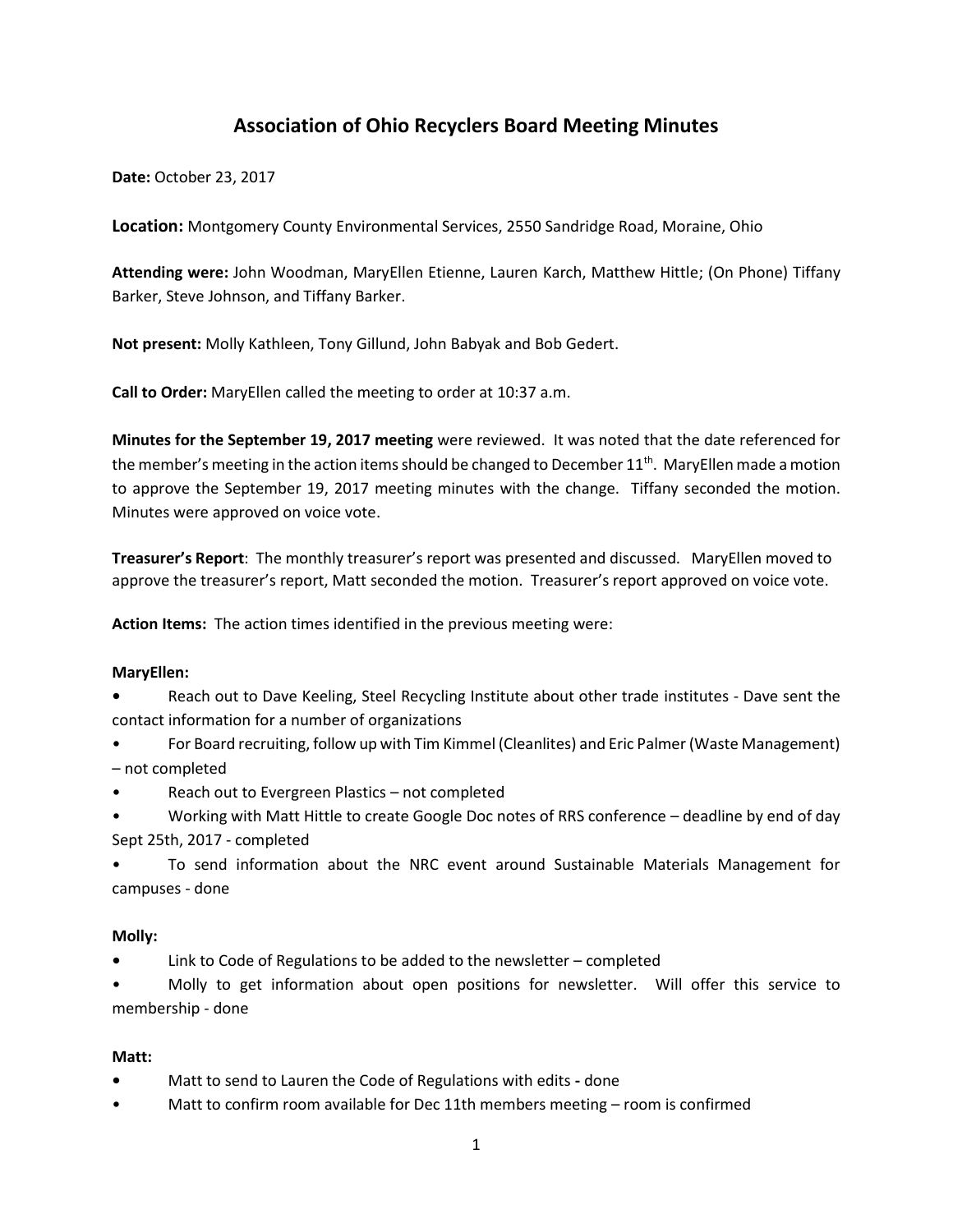• Carry-over action item from last month: Plan food for Members Meeting – will do closer to event date when an attendance count can be estimated

## **John B.:**

**•** Send bio and headshot to Lauren (LKarch@MiamiCountyOhio.gov) for website – still needs to be done

## **Lauren:**

**•** Add proposed schedule for 2017 Members Meetings on Events tab - done

MaryEllen will take the action items for today's meeting.

# **Committee Updates**

Ad Hoc, Board Recruitment – There was discussion around approving new board members that may have limited levels of participation. A concern was that it could set a bad precedent for the participation expected by board members. It was recommended to steer those individuals toward serving on committees. Matt will reach out our previous guest to see if they would be interested [action item].

Communications and Programming – There was discussion of opening up our distribution list for our newsletter and otherwise. A button could be added to the website if someone wants to subscribe. The topic of how to get the word out about the members meeting was also brought up. It was suggested to expand the invites beyond just the members list. Each Board member could bring an additional person to the meeting. There was also discussion of different ways to measure engagement.

Further discussion about the members meeting focused on the topic(s) to be discussed by a panel. Initially, contamination was suggested as the topic. It was determined that presentations/discussion of the China's National Sword would be more prudent since it is the hot topic currently. Taylor will reach out the experts within Rumpke about presenting, MaryEllen will contact Bob and Matt agreed to contact the Recycling Partnership to see about their availability [action items]. Also, it was suggested that a flyer should be designed. Taylor volunteered to make up something for us to distribute [action item].

Events/Conference Committee – In addition to the discussion of the members meeting, MaryEllen also referenced that the details for Reuse Connect have been finalized. It will be held in the Cincinnati area from October 17-19, 2018. The potential for AOR to be a sponsor for the conference was discussed. John made a motion to sponsor the Reuse Connect conference at a level to be determined. Matt seconded the motion. Motion approved on voice vote (MaryEllen abstained).

There have been some discussions relating to the 2019 Partner's Conference by leadership in the different partner organizations. Mike Mennett, with Keep Ohio Beautiful, has been communicating with the group and his organization will likely be signing on as an additional partner. Their membership should bring in a diverse group that isn't being reached yet. It was mentioned that having the different groups' membership meetings at the conference is a method to bring more people to the event. It could even be included as part of the MOU for each partner. John indicated he will be attending the Organics